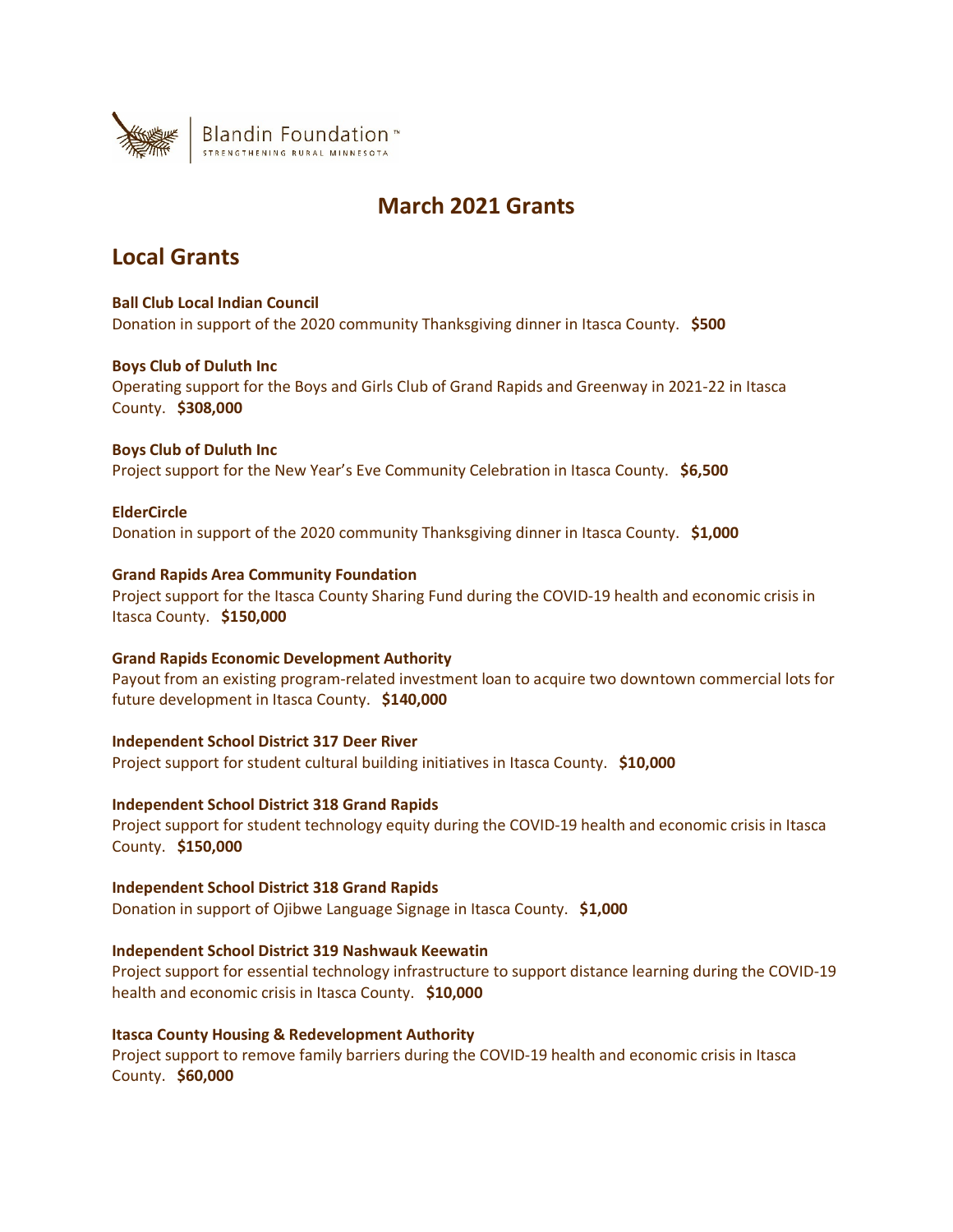#### **Itasca Economic Development Corporation**

Operating support for infrastructure and capacity building in 2021-22 in Itasca County. **\$750,000**

#### **Itasca Economic Development Corporation**

Program-related investment (loan) to establish the Itasca Small Business Relief Fund II during the COVID-19 health and economic crisis in Itasca County. **\$150,000.** 

### **KOOTASCA Community Action, Inc**

Project support for local families in need throughout the winter during the COVID-19 health and economic crisis in Itasca County. **\$80,000**

#### **Leech Lake Band of Ojibwe**

Project support for food distribution assistance during the COVID-19 health and economic crisis in Itasca County. **\$75,000**

#### **MacRostie Art Center**

Project support for exhibits and operations during the COVID-19 health and economic crisis in Itasca County. **\$30,000**

#### **United Way of 1,000 Lakes**

Project support to address immediate and evolving needs of nonprofits in Itasca County. **\$5,000**

## **Rural Minnesota**

#### **Greater Twin Cities United Way**

Project support for Greater Twin Cities United Way as fiscal agent for the Start Early Funders Coalition for its research and education work in rural Minnesota. **\$25,000**

#### **Leech Lake Financial Services, Inc.**

Project support in 2021 for affordable housing development in the Leech Lake area in rural Minnesota. **\$50,000**

#### **White Earth Tribal Council**

Project support to implement projects that promote access, adoption and use of broadband technology as part of the Blandin Broadband program in rural Minnesota. **\$75,000**

## **Minnesota Council on Foundations**

Ongoing membership support for 2021 in rural Minnesota. **\$17,800**

#### **Area Partnership for Economic Expansion**

Project support research and education activity in 2021 in rural Minnesota. **\$10,000**

#### **Bois Forte Band of Chippewa Indians**

Project support for youth development programming in rural Minnesota. **\$30,000**